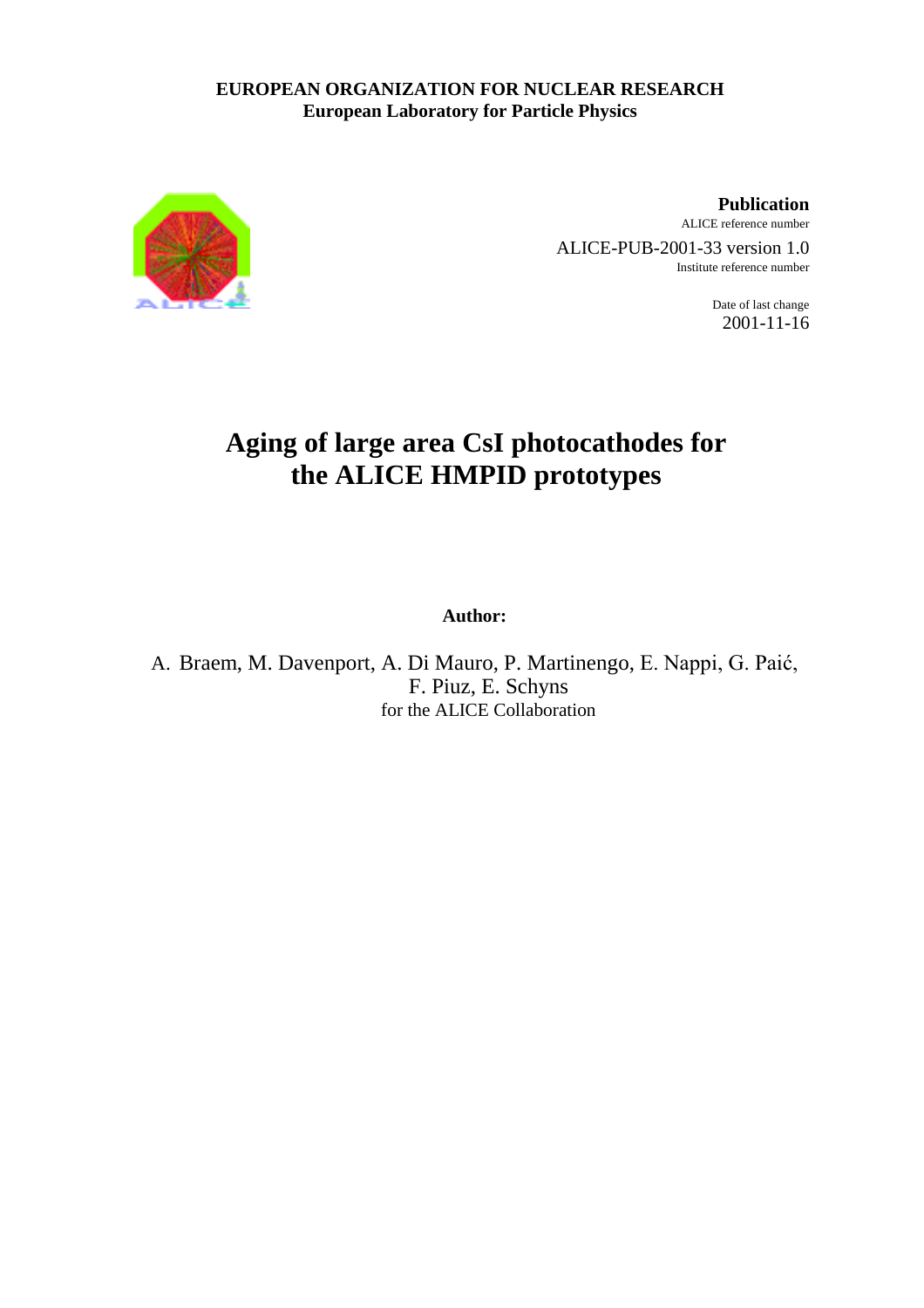

NUCLEAR INSTRUMENTS AND METHODS IN PHYSICS RESEARCH Section A

## Aging of large area CsI photocathodes for the ALICE HMPID prototypes

A. Braem<sup>a</sup>, M. Davenport<sup>a</sup>, A. Di Mauro<sup>a</sup>, P. Martinengo<sup>a</sup>,

E. Nappi<sup>b</sup>, G. Paić<sup>a</sup>, F. Piuz<sup>a</sup>, E. Schyns<sup>a</sup>

*a CERN, Geneva, Switzerland*

*b INFN- Sez. di Bari, Bari, Italy*

### Presented by A. Di Mauro

**Elsevier use only:** Received date here; revised date here; accepted date here

#### **Abstract**

The ALICE HMPID RICH detector is equipped with CsI photocathodes in a MWPC for the detection of Cherenkov photons. The long term operational experience with large area CsI photocathodes will be described. The RICH prototypes have shown a very high stability of operation and performance, at a gain of  $10^5$  and with rates up to  $2x10^4$  cm<sup>-2</sup> s<sup>-1</sup>. When exposure to air has been avoided, no degradation of the CsI quantum efficiency has been observed on photocathodes periodically exposed to test-beams over 7 years, corresponding to local integrated charge densities of  $\sim 1$  mC cm<sup>-2</sup>. The results of limited exposures to oxygen and humidity will also be presented.

© 2001 Elsevier Science. All rights reserved

*Keywords*: CsI, photocathode aging, RICH

#### **1. Introduction**

ALICE is the only LHC experiment dedicated to the heavy ion physics [1]; it will study p-p, p-A and A-A collisions at a center of mass energy  $\bullet s = 5.5$  A TeV. The ALICE High Momentum Particle IDentification (HMPID) system is based on a RICH detector equipped with CsI photocathodes (PCs) for the

detection of the Cherenkov light [2]. In Pb-Pb collisions, at the highest predicted multiplicity  $dN_{ch}/dy \sim 8000$ , 100 charged particles/m<sup>2</sup> are expected to cross the HMPID detector, located at 5 m from the vertex, with an interaction rate of 8 kHz. Several groups have investigated CsI thin film aging in the last years, however it is neither well quantified nor fully understood. The basic processes and a collection of data are reviewed in [2,3,4,5]. The quantum efficiency (QE) of a CsI PC may degrade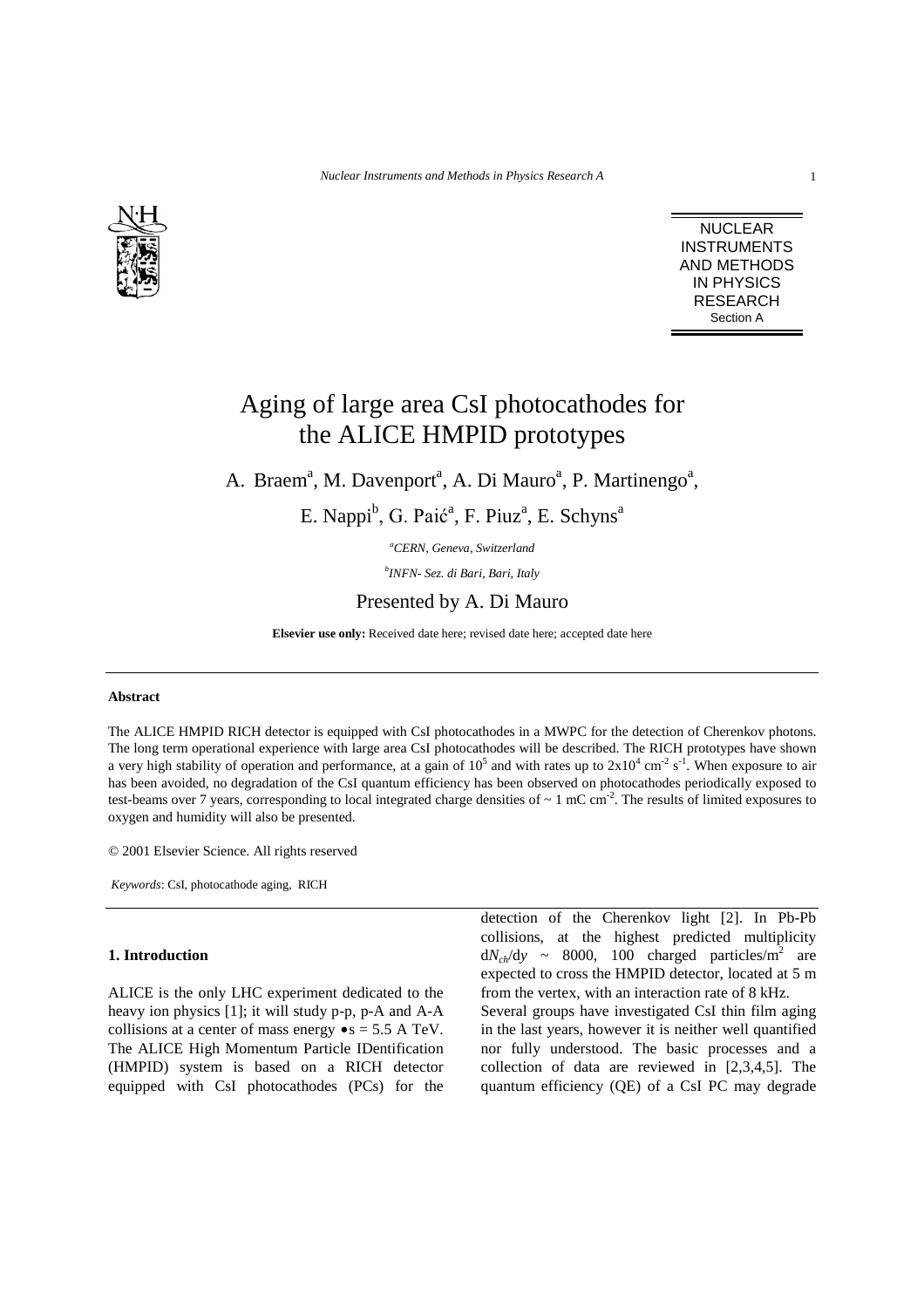due to modifications of the crystal lattice structure and stoichiometry. CsI and the single elements Cs and I react rapidly with water; Cs also easily oxidizes [6]. Since any exposure to air has to be avoided, the handling and the mounting on detector may be difficult, especially with large PCs ( $\sim 50x50 \text{ cm}^2$ ). QE degradation can also be generated by the impact of the avalanche ions, when the PCs are operated in a gaseous detector, or by the photon flux only (without charge multiplication). Other degradation sources may be the contamination of the surface by impurities (which will not be treated in this paper) and the radiation damages by neutral or charged particles.

Usually, aging studies are carried out on small CsI samples, through accelerated tests reaching, in few weeks or months, integrated charges comparable to several years of operation in the anticipated environment of the experiment. In the present paper, we will describe our long term experience with large area CsI PCs, periodically exposed to test-beam and also used in the STAR experiment at BNL. The results of exposures to high levels of oxygen or water vapour will also be presented.

#### **2. Detector description and PCs characteristics**

Fig. 1 shows the principle scheme of the CsI-RICH detector; a detailed description can be found in [2,7]. The HMPID RICH has a proximity focusing geometry; the radiator, 15 mm thick, is liquid  $C_6F_{14}$ contained in a Neoceram® tray with a 5 mm fused silica exit window to transmit the UV Cherenkov photons. The photon detector is a MWPC, 4 mm sensitive gap, 20  $\mu$ m anode wires with 4.2 mm pitch, operated with CH4 at atmospheric pressure and having a pad cathode coated with a 300 nm photosensitive layer of CsI.

Within the CERN project RD26, 32 CsI PCs, having area from  $20x10$  to  $64x40$  cm<sup>2</sup>, have been produced in the period 1993-1997 [8]. This project, aiming at the study of photosensitive CsI films for the detection of Cherenkov light, allowed the definition of a procedure to prepare large area CsI PCs with reproducible high QE. Fig. 2 presents the QE at 170 nm of the produced PCs, including the last five recently produced in the frame of the HMPID project. The improvement observed with PC19 was due to a new substrate preparation (Cu-clad PCB coated with Ni/Au layers and polished), to the heat treatment and to the use of a dedicated transfer system for the detector assembly, to avoid exposure to air [2,9].



Fig. 1 Schematic view of the proximity focusing CsI-RICH detector. The lateral section of the cone represents the emitted Cherenkov light.



Fig. 2 Overview of the QE measured at 170 nm of the CsI PCs produced for the HMPID detector prototypes.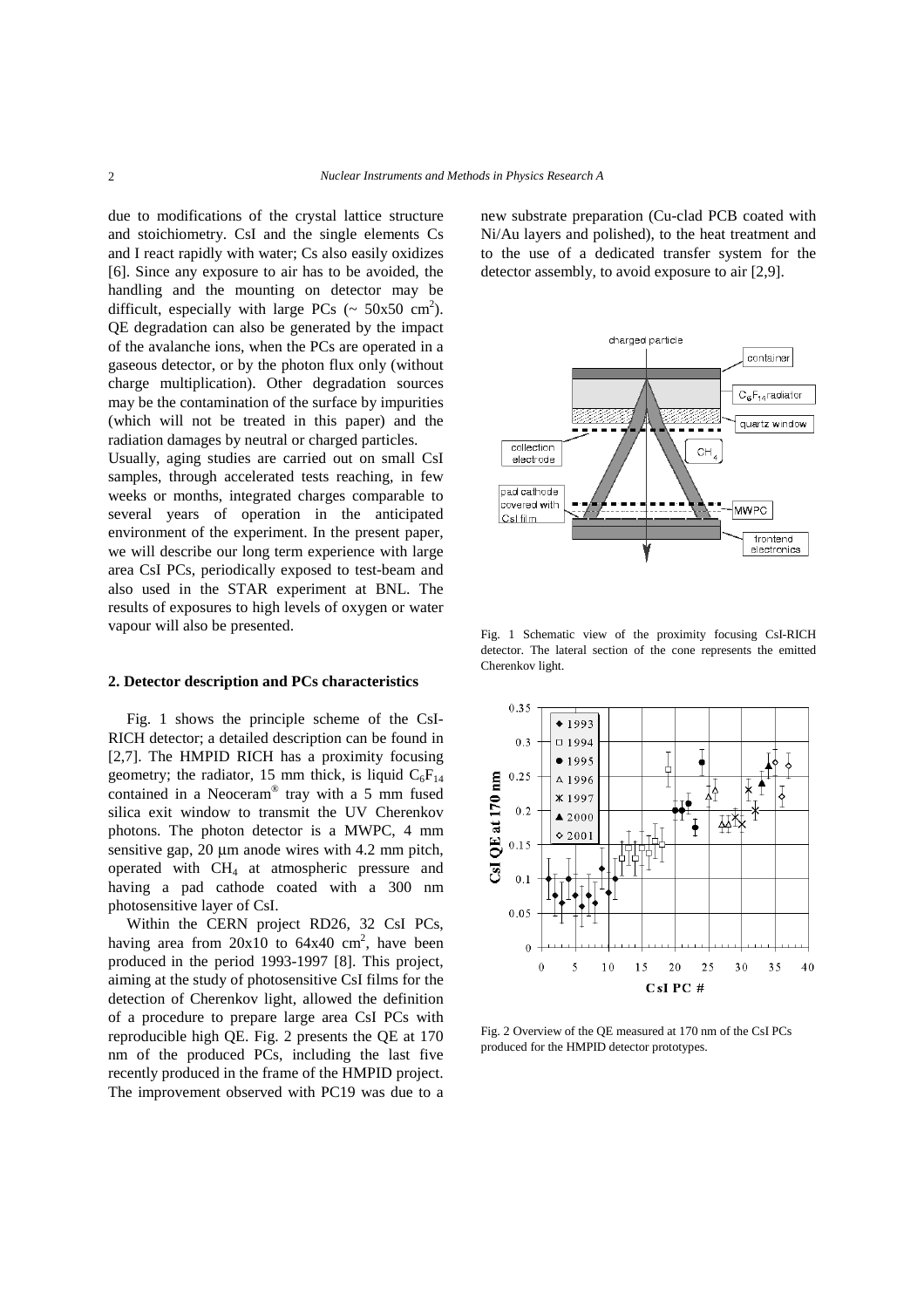The PCs selected for this study are: PC19, PC24, PC29, PC30, PC31 and PC32. PC19 and PC24 were produced in November 1994 and December 1995, respectively. They measure  $30x32$  cm<sup>2</sup> and are used in the HMPID RICH proto-1. PC29 to PC32 have an area of  $40x64$  cm<sup>2</sup> and were produced during June and July 1997. They are part of the larger proto-2, measuring 2/3 of a full HMPID module that is equipped with six PCs. At the end of 1999 proto-2 has been installed in the STAR experiment at BNL.

#### **3. QE extraction from test-beam data**

The PCs QE is deduced from test-beam data with a procedure fully described in [10] and based on the comparison between experimental results and Monte Carlo simulation of Cherenkov events. Series of runs are taken, varying the anode wires high voltage and (only with proto-1) the radiator thickness or the proximity gap. Then, the main steps of the analysis are:

a) definition of a fiducial area which includes all Cherenkov photons that reach the PC, depending on the detector geometry and the beam momentum (fig. 3);

b) pad clusters analysis and deconvolution, to locate single photoelectron clusters and measure the chamber gain (single electron mean pulse height);

c) evaluation of the main quantities: clusters multiplicity and size, total pad hits, ring radius spread, Cherenkov angle resolution;

d) tuning of a CsI QE curve by a Monte Carlo detector simulation, where all the processes, from the Cherenkov photons generation up to the signal induced on the pads, are taken into account.

Fig. 4 shows the differential QE of PC19, measured in different test-beams over a period of 7 years.

#### **4. Operational experience with CsI PCs**

Following a first performance evaluation just after production, the PCs have been re-evaluated several times with test-beams of the RICH prototypes to monitor their stability. For each PC, a large collection of data has been reviewed to point out the correlation

between any observed QE decrease and the possible contact with aging sources.



Fig. 3 Pad hits produced by 6000 overlapped Cherenkov events generated by 350 GeV/c pion, with 10 mm of  $C_6F_{14}$  and a proximity gap of 100 mm. The pad size is 8x8 mm<sup>2</sup>. The dashed lines delimit the fiducial area of the Cherenkov photons, while the spot in the center corresponds to the particles traversing the detector in a  $1 \text{ cm}^2$  area as defined by the event trigger scintillators.



Fig. 4 PC19 differential QE, from the production date, Nov-94, until July-01, extracted from test-beam data. The degradation observed after the production was due to exposure to air.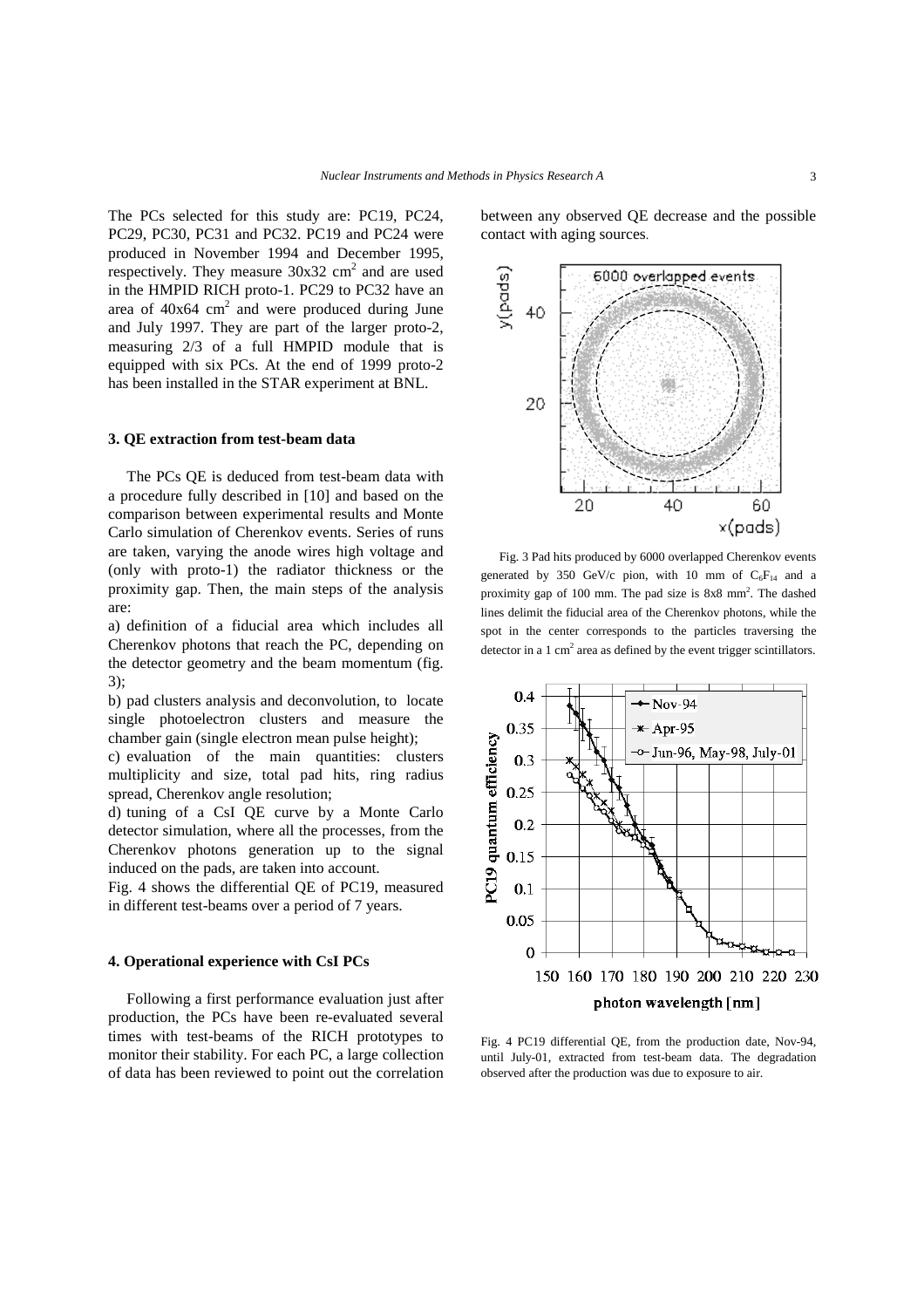#### *4.1. Detector aging*

It is worth to mention that all the HMPID RICH prototypes are made out of aluminum frames and have been assembled using standard construction materials (e.g. G10, Araldite AW106, Viton o-rings). During several years of use, under a gas gain of  $10<sup>5</sup>$ and irradiation rates of  $\sim 10^4$  cm<sup>-2</sup> s<sup>-1</sup>, no symptoms of detector aging (gain decay, Malter effect, discharges) have been observed.

#### *4.2. PCs aging*

The experimental conditions have to be considered in order to estimate the contribution of the different aging sources: the exposure to  $O_2$  and  $H_2O$ , the accumulated charge density corresponding to ion impact and the total integrated photon flux.

i) *Exposure to*  $O_2$  *and*  $H_2O$ 

After the CsI coating, the PC is transferred into a storage protective box without any exposure to air and kept constantly under Ar flow (10-20 l/h), at  $O_2$ and  $H_2O$  levels lower than 10 ppm. At each testbeam, mounting and dismounting on the detector are executed inside a glove box, with an exposure for about 1 h to 400 ppm of  $O_2$  and 100 ppm of  $H_2O$ . Only PC19, when such a glove box was not yet available, has experienced three assembly operations in air, under relative humidity of 50%. During the beam test the contaminants concentration is generally lower than 10 ppm.

Dedicated tests have also been carried out with high levels of  $O_2$  and  $H_2O$ , in stagnant conditions or under gas flow [11]. The PCs were checked with testbeam before and soon after the exposures and no change in the QE has been noticed. The results of this study have been used to plan the shipment by aircraft, of the four PCs, PC29 to PC32, for the installation of proto-2 in the STAR experiment at BNL. During the shipment the PCs were kept inside sealed vessels pressurized with Ar at 1.2 bar.

ii) *Ion impact.*

To evaluate the accumulated charge density, one has to distinguish between avalanches produced by charged particles and those generated by single photoelectrons.

a) *PC19 and PC24* - These PCs, mounted on proto-1, have been irradiated always with the beam crossing the detector in the center (Fig. 3). In this case, the area illuminated by the Cherenkov radiation is fixed and aging inside this area (measuring about  $200 \text{ cm}^2$ ) may be produced only by ion impact related to Cherenkov photons. At a gain of  $10<sup>5</sup>$  and with an average of 20 photoelectrons per event, up to 10  $\mu$ C/cm<sup>2</sup> are accumulated inside such a fiducial area, during one week of beam tests exposure.

b) *PC29 to PC32* - Given their larger size, the QE of these PCs has been evaluated by means of a testbeam scan in three different fixed locations (for each PC). The local irradiation, inside the  $1 \text{ cm}^2$  beam fiducial area, is much higher than in the Cherenkov fiducial region, leading to a total accumulated charge density of the order of 1 mC  $cm<sup>-2</sup>$ . (over all the periods of beam tests). Proto-2 has been also exposed to fixed target events at the CERN/SPS (350 GeV/c  $\pi$  on Be) and to Au-Au collision or cosmic rays events at STAR, with Cherenkov rings spread over the whole detector surface. For the  $\pi$ -Be events, an average multiplicity of  $100$  particles/m<sup>2</sup> was measured inside an acceptance region of 5 cm radius, gathering up to 50  $\mu$ C/cm<sup>2</sup>, over the irradiated PC32 and PC31. For the Au-Au events, an average multiplicity of 20 particles/ $m^2$  was measured in central events, collecting 20  $\mu$ C/cm<sup>2</sup>, over the whole photosensitive area.

iii) *Photon impact.*

The largest photon flux of  $2x10^4$  photons cm<sup>-2</sup> s<sup>-1</sup>, estimated inside the Cherenkov fiducial area, has been reached with the beam in fixed positions. This value is very far from the flux of  $10^{12}$  cm<sup>-2</sup> s<sup>-1</sup> necessary to observe aging due to photon impact only. Results of this effect can be found in [3,4,12,13].

#### **5. Selected PCs history and stability**

Fig. 5 shows the evolution with time of the mean QE, over the wavelength range 155-210 nm, as a function of the PC age, for PC19 and PC24.

PC19 has undergone three mounting on detector without a glove-box, resulting in a QE decay of about 20%. However, in the following tests a remarkably constant performance has been observed, up to a total accumulated charge density of 50  $\mu$ C/cm<sup>2</sup>.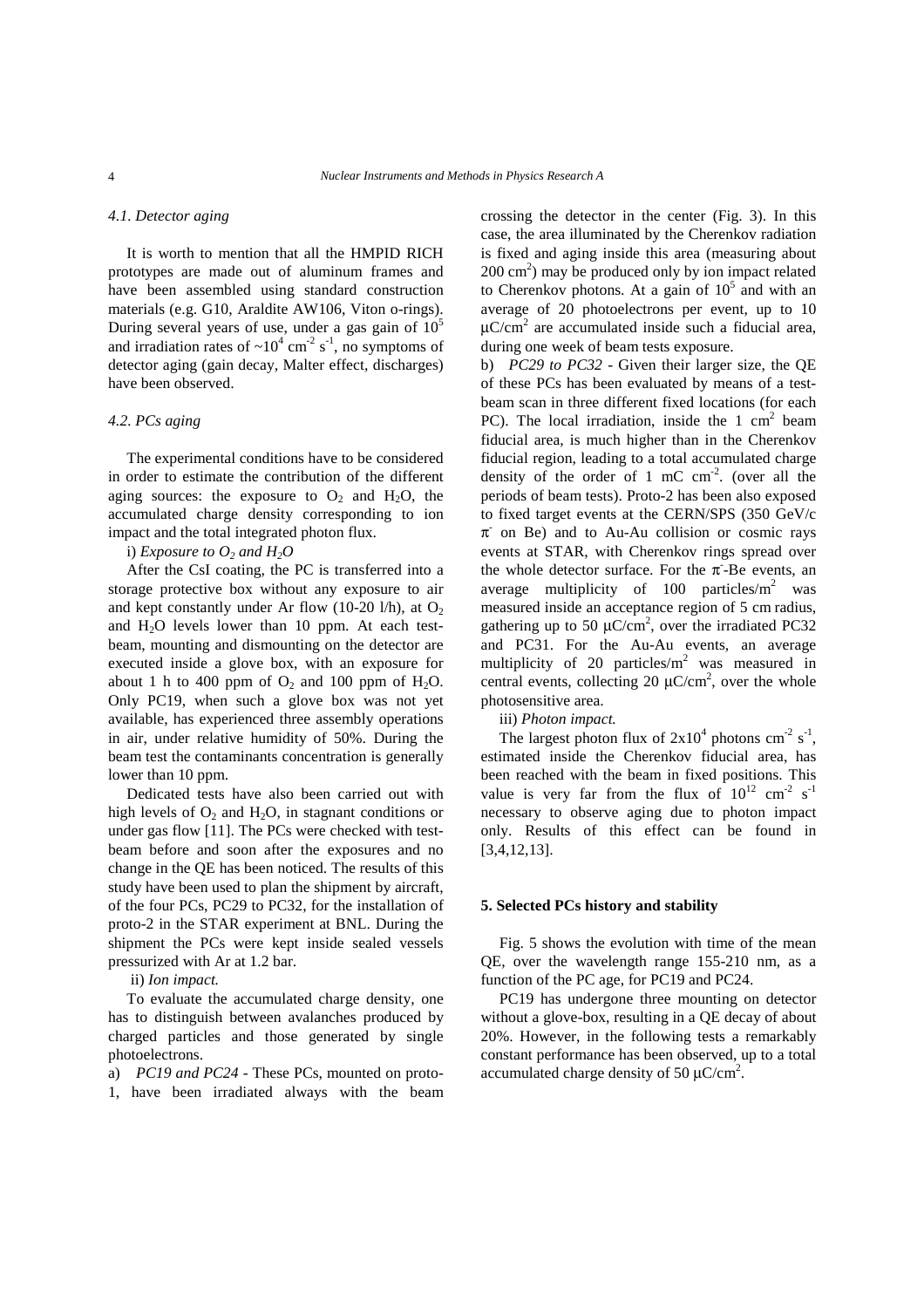



Fig. 5 Mean QE history of PC19 and PC24. The point labeled as PC24/2 refers to a different fiducial area than the usual one, obtained by reducing the proximity gap in proto-1.



Fig. 6 Mean QE history of the proto-2 PCs (PC29 to PC32).

PC24 began to deteriorate after an initial stability, for reasons that are not yet clear. One possible origin could be a leak from the radiator causing an accidental exposure to air and  $C_6F_{14}$ . Additionally, given the technology to produce the PC24 pad PCB for this PC, the presence of micro-leaks (caused by through-holes for pad-electronics connection) cannot be excluded. Afterwards, two kind of exposure tests were performed: (1) 24 h stagnant test, outgassing 10000 ppm of  $O_2$  and 40 ppm of  $H_2O$ ; (2) under Ar/dry air mixture flow, 6 and 18 h with 18000 ppm of  $O_2$  and 6 h with 100000 ppm of  $O_2$ . Soon after each of these tests, no degradations were observed. However, the later checks have pointed out a worsening of the QE, with an increase of the aging slope. In addition, in the last test-beam, a different fiducial area has been investigated, resulting in a higher mean value of the QE. Considering that such a fiducial area was never illuminated with the Cherenkov radiation, this result seems to indicate that the exposure to pollutants is more effective when combined to ion impact.

Fig. 6 shows the variation with time of the mean QE of the proto-2 PCs (PC29 to PC32). The four PCs have shown very high stability up to a total collected charge density (over the whole detector photosensitive area) of 80  $\mu$ C/cm<sup>2</sup>. Before the shipment to BNL, the HMPID proto-2 was kept for 16 h without gas flow, with an overpressure of 3 mbar, reaching 5000 ppm of  $O_2$  and 30 ppm of  $H_2O$ due to the outgassing. Even in this case, no variations of the QE have been detected soon after the test. However, this test and the shipment to BNL (18 h in a sealed container) might have initiated the small QE decrease (less than 10%), measured with two cosmic rays test periods.

On the other hand, about two years of operation at STAR have not affected the four PCs performance. In addition, the STAR and the cosmic rays runs have allowed to assess the PCs response inside the fixed beam fiducial areas, where up to  $\sim 1$  mC cm<sup>-2</sup> have been collected during the test-beam periods. Indeed, Fig. 7 shows the proto-2 pad map with 100000 overlapped STAR events. No dead or lower efficiency regions have been observed in such beam fixed locations, centered at the following pad coordinates: Y=24 and 72, X=20, 40, 60, 80, 100, and 120. For comparison, the charge density integrated over one year  $(10^6 \text{ s})$  Pb run at ALICE (with 3% central events) is expected to amount to 50  $\mu$ C/cm<sup>2</sup>.